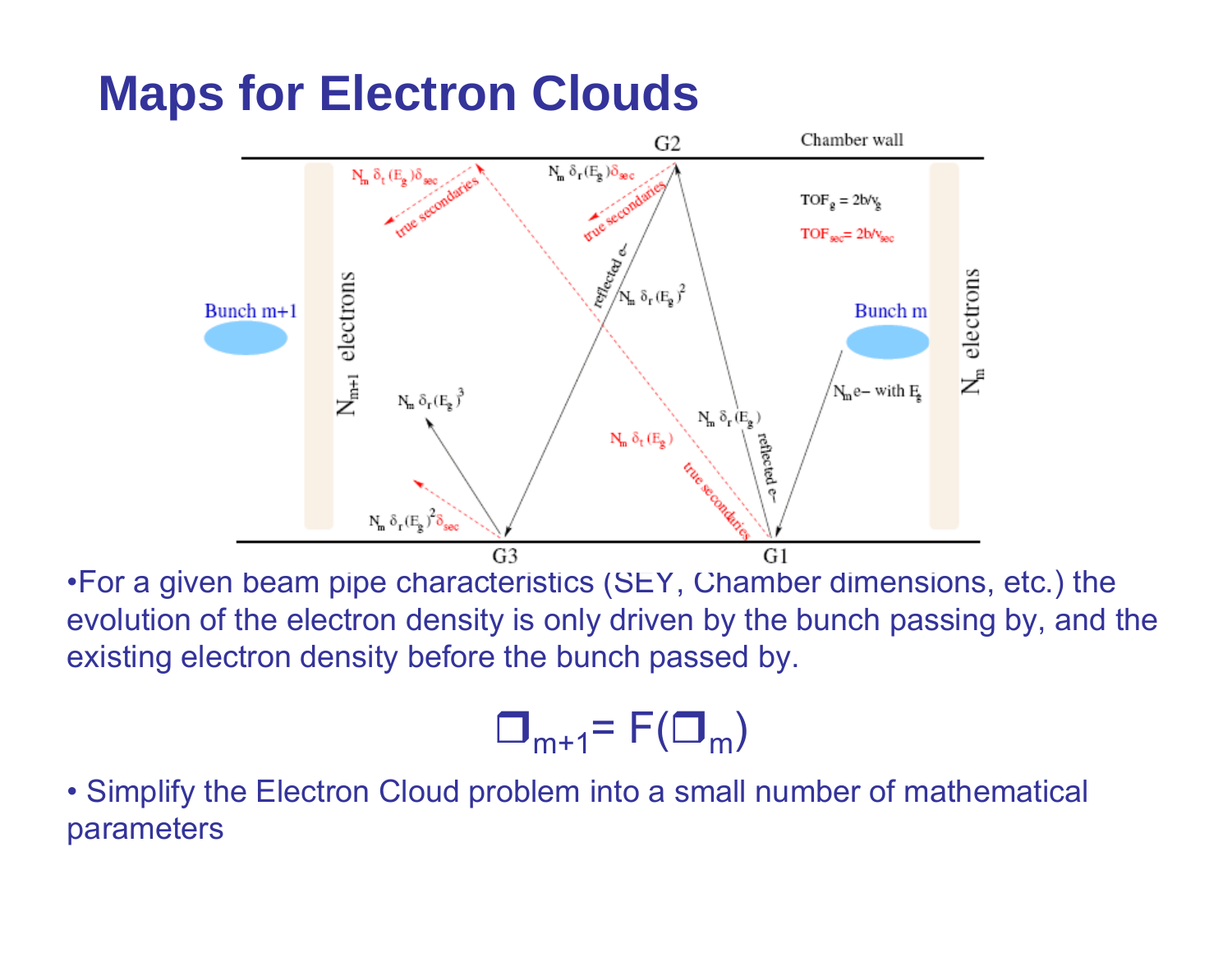# **Maps for Electron Clouds**

U.Iriso, S.Pegg, Phys. Rev. ST-AB8, 024403 (2005)



•For the typical parameters of RHIC, the bunch-to-bunch evolution of the electron density can be represented by a cubic map:

$$
\Box_{m+1} = a \Box_m + b \Box_m^2 + c \Box_m^3
$$

•Three sets of coefficients are needed to describe growth saturation and decay of the electron cloud density.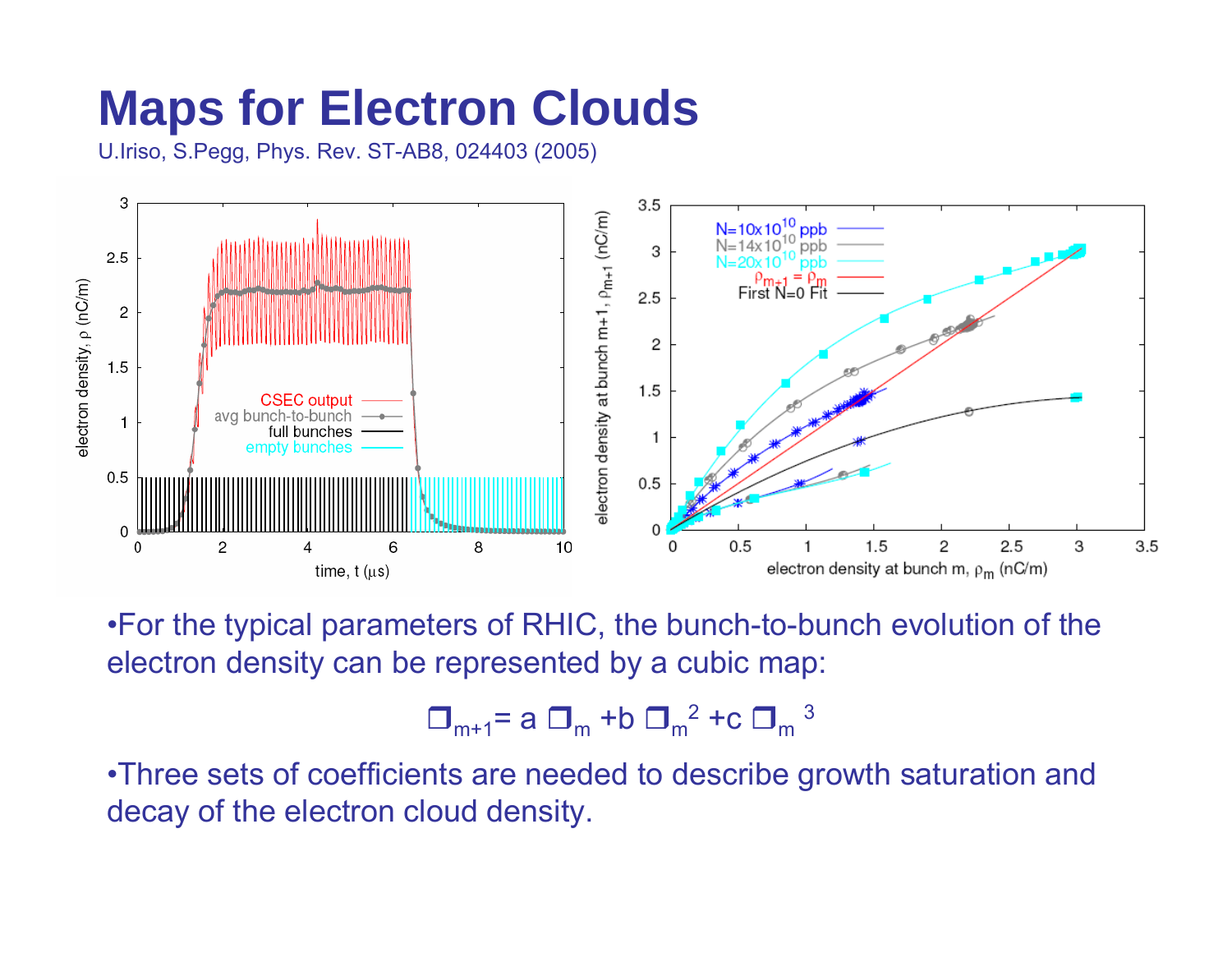| parameter                                 | unit      | value                 |
|-------------------------------------------|-----------|-----------------------|
| beam particle energy                      | GeV       | 7000                  |
| bunch spacing                             | ${\rm m}$ | 7.48                  |
| bunch length                              | ${\rm m}$ | 0.075                 |
| number of bunches $N_b$                   |           | $80 + 20$             |
| number of particles per bunch $N$         | $10^{11}$ | $0.8 \text{ to } 2.0$ |
| bend field $B$                            | Т         | 8.4                   |
| length of bending magnet                  | ${\rm m}$ | 1                     |
| vacuum screen half height                 | ${\rm m}$ | 0.018                 |
| vacuum screen half width                  | ${\rm m}$ | 0.022                 |
| circumference                             | ${\rm m}$ | 27000                 |
| primary photo-electron emission yield PEY |           | $7.98 \cdot 10^{-4}$  |
| secondary emission yield SEY              |           | $1.2 \text{ to } 1.7$ |
| energy for maximum $SEY$                  | eV        | 237.125               |
| energy width for secondary $e^-$          | eV        | 1.8                   |
| reflectivity at zero energy               |           | 0.5                   |

Table 1: List of input parameters for ECLOUD simulations.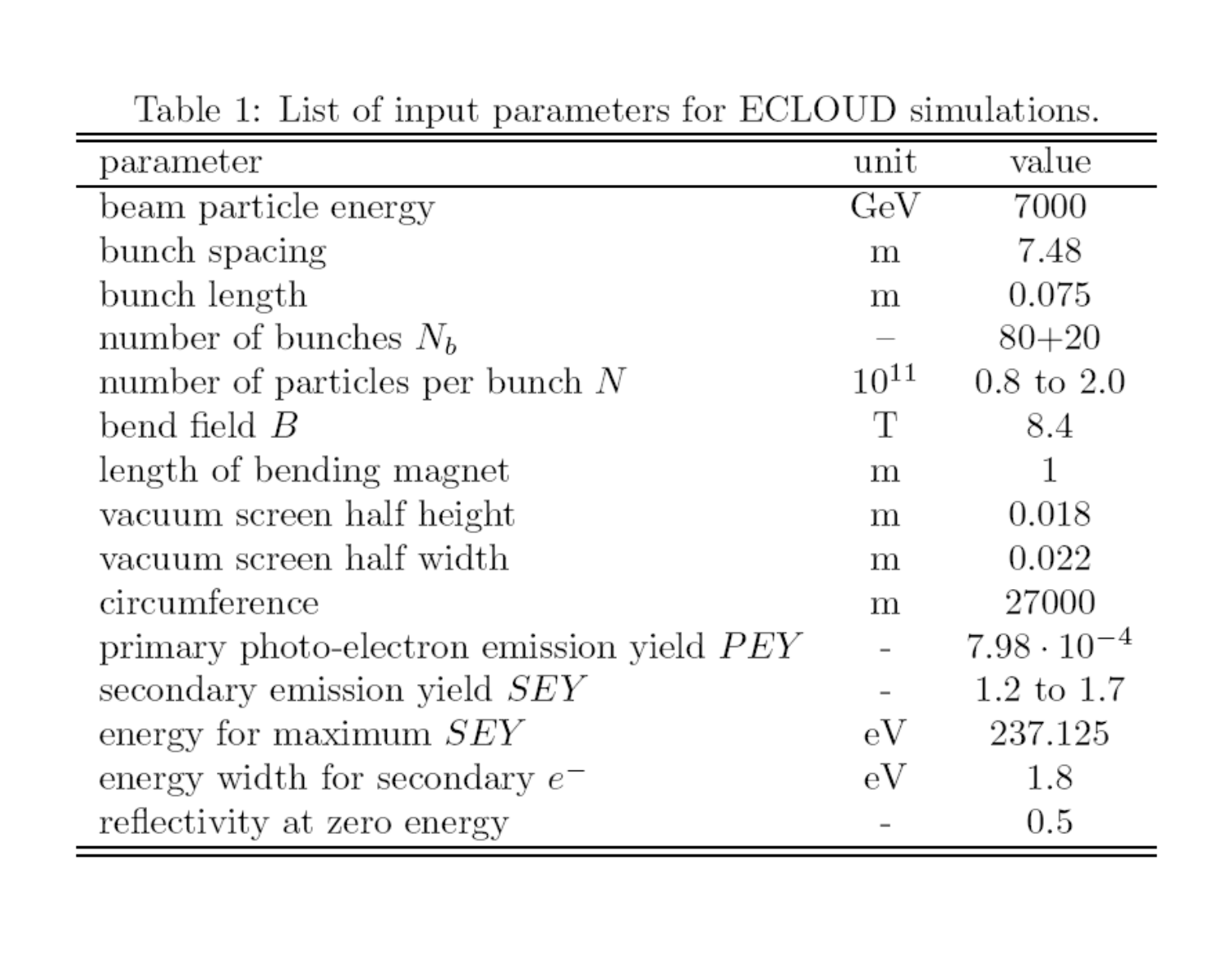#### **Maps for Electron Clouds: Application to LHC**

**SEY=1.7**



Qualitative agreement with previous results (Iriso and Pegg)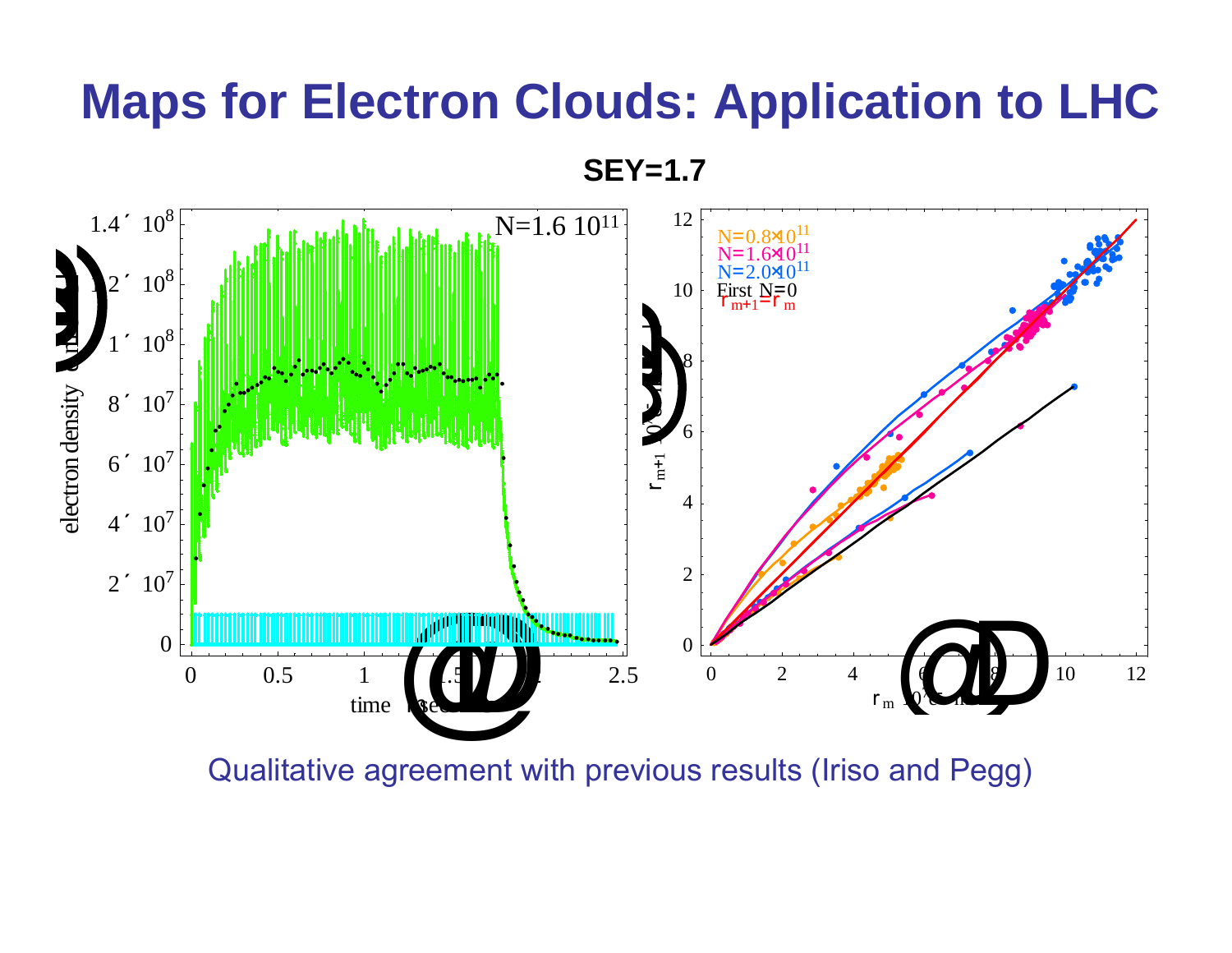#### **Bunch Patterns**



Number of Bunches = 200 Bunch Pattern (5,5) SEY=1.7; N=1.6 ·1011

Four different sets of map coefficients are needed to describe the electron density evolution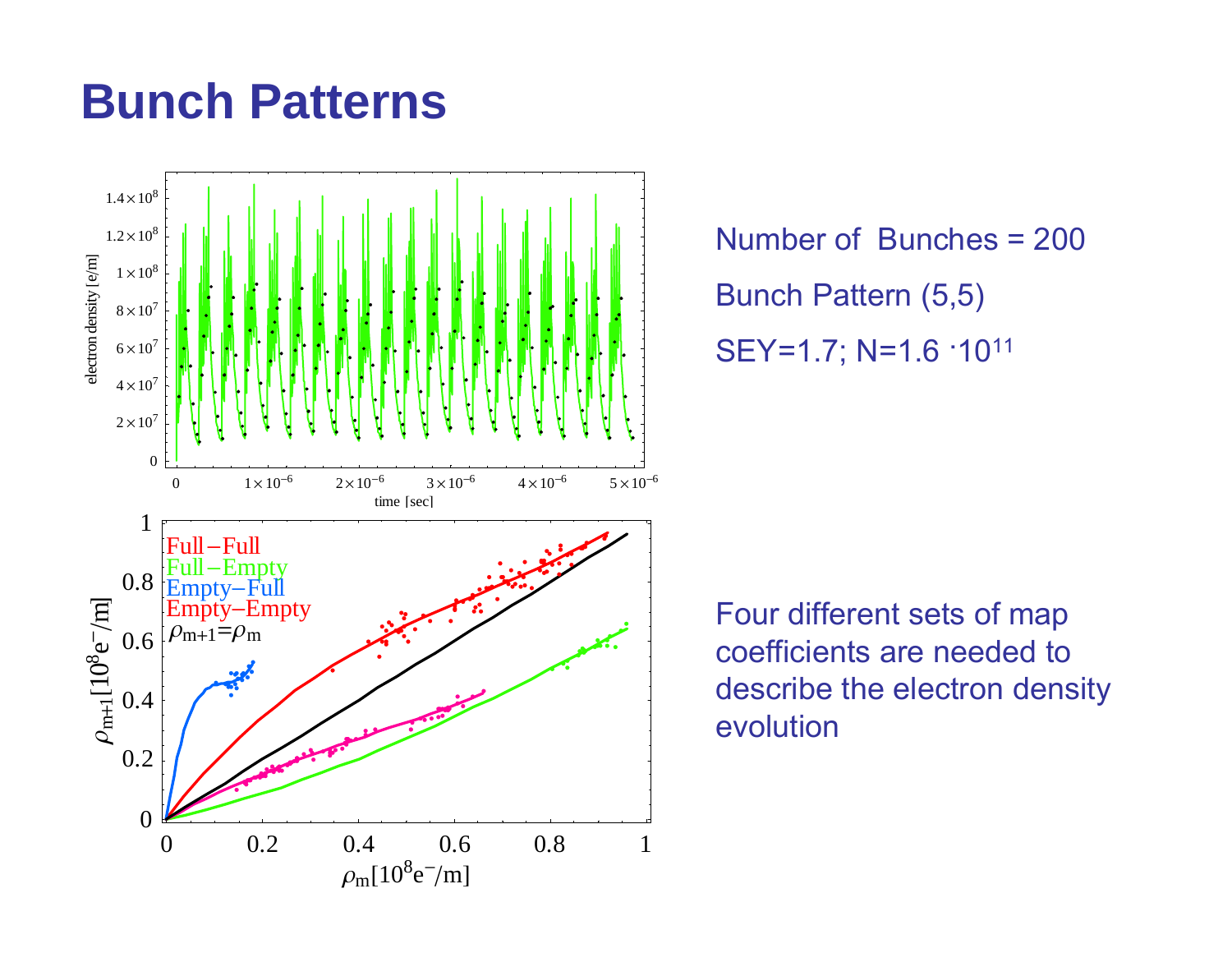## **Bunch Patterns cont.**



Map results do not depend on the initial electron density  $\square_{\Omega}$ 

Relative error under 20%

For a given set of the physical parameters (Bunch Intensity, SEY, etc.), differenet Bunch Patterns can be described using the same Map coefficients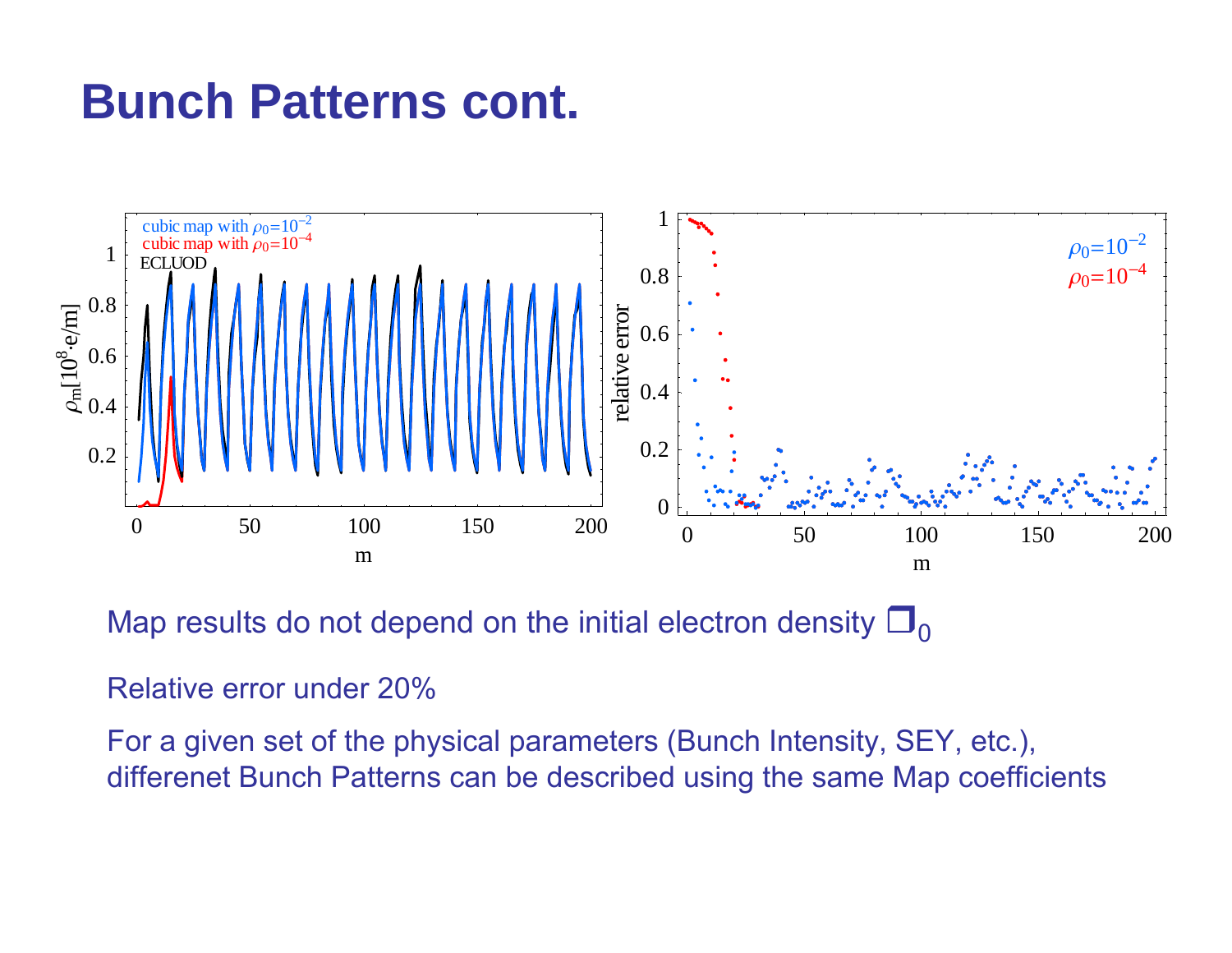## **Bunch Patterns cont.**

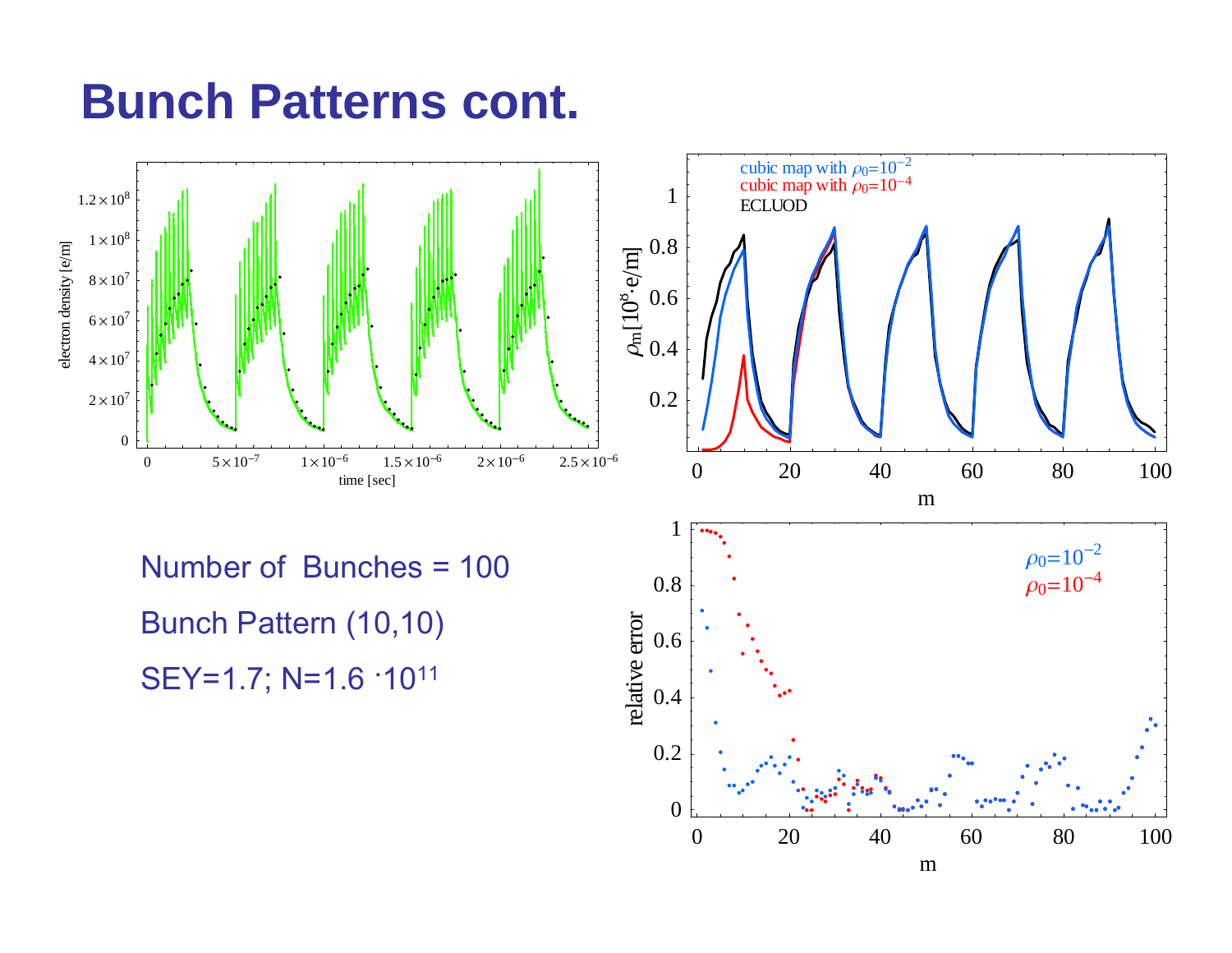#### **Evolution of the Map Coefficients**

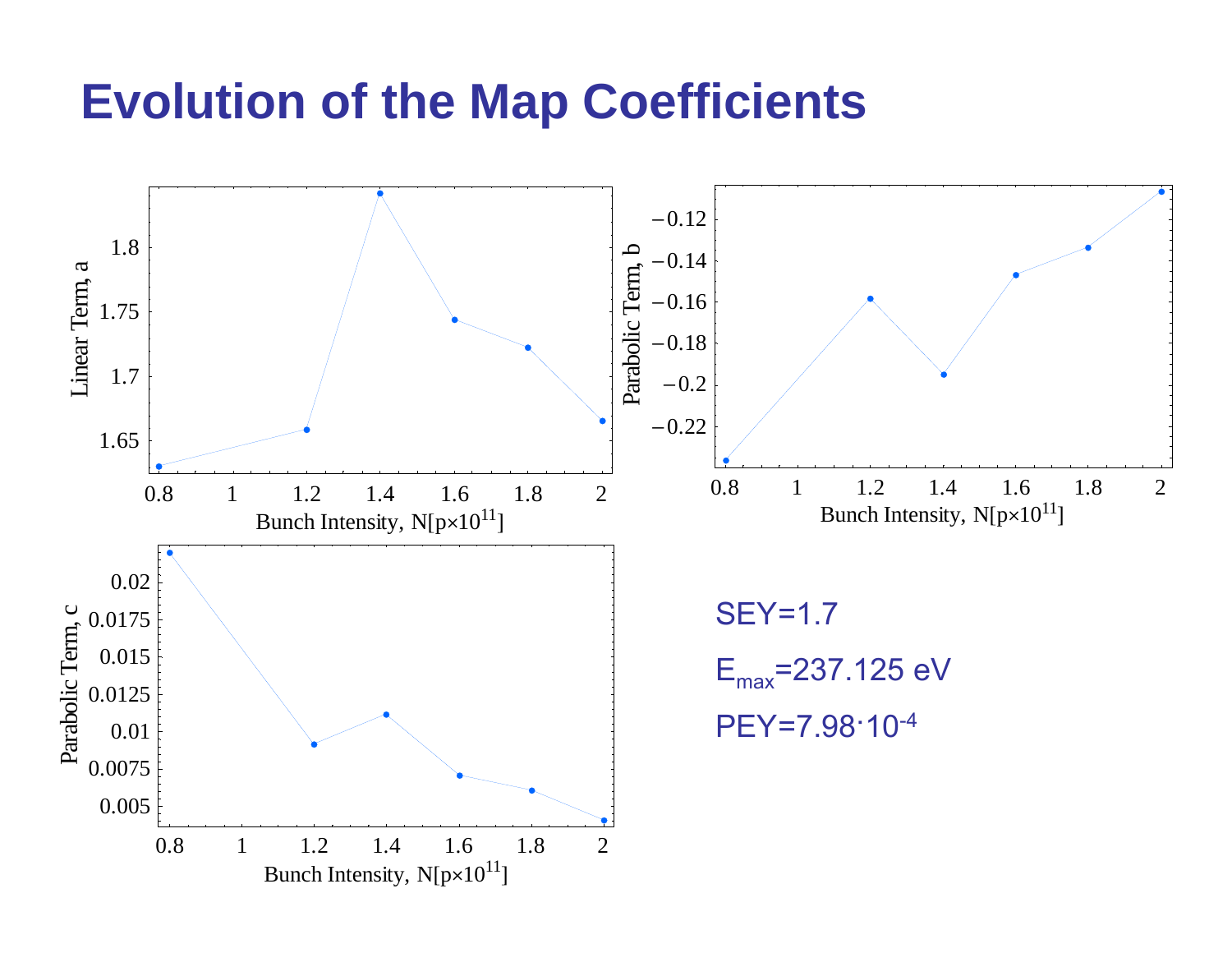#### **Evolution of the Map Coefficients cont.**